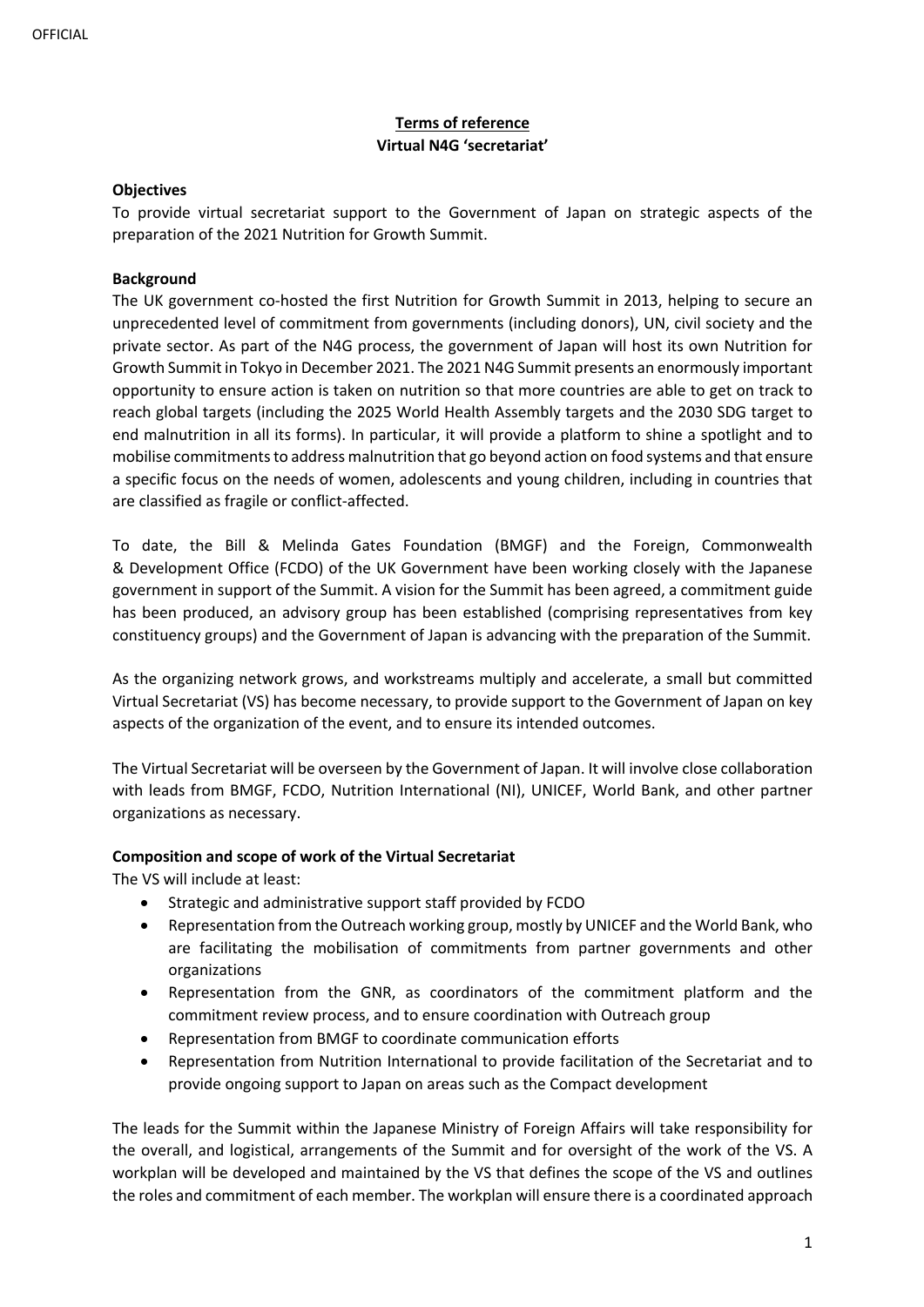across the VS, the Advisory Group, and the various specialized teams, to deliver the Summit in line with Japan's objectives.

Oversight for all activities will sit with the Government of Japan but activities that are covered through this assignment will be managed and agreed by FCDO, BMGF and other 'sponsors' for the virtual secretariat, in coordination with the Government of Japan.

#### **Oversight**

The virtual Secretariat will be overseen by the Government of Japan, with close collaboration with leads from FCDO, BMGF, Nutrition International, and other sponsors of the Virtual Secretariat. Regular catch-ups will be important to ensure that there is shared clarity on what activities are within and outside the Terms of Reference.

## **Workplan of the Virtual Secretariat**

The VS will initially convene at least every two weeks, and more frequently as necessary, under the leadership of the Government of Japan, to ensure there is good coherence across workstreams.

The following high-level activity plan will form the basis for the VS workplan in the run-up to the Summit. A detailed workplan and timeline will be developed and maintained by the VS. The ToR and Workplan will be updated on a regular basis, with the agreement of the Government of Japan.

| Summit preparation area        | <b>Workstreams</b>                                      | <b>VS lead</b>          |
|--------------------------------|---------------------------------------------------------|-------------------------|
| <b>Virtual Secretariat</b>     | Coordinate the implementation of the VS workplan,       | N <sub>1</sub>          |
| <b>Facilitation</b>            | and facilitation of meetings and communications of      | <b>FCDO</b>             |
|                                | the Virtual Secretariat and members                     |                         |
|                                | Develop and maintain a global timeline and workplan     | N <sub>1</sub>          |
|                                | to enable relevant workstreams to be delivered on       | <b>FCDO</b>             |
|                                | time and to ensure effective delivery of the Summit     |                         |
|                                | Support the N4G Advisory Group - including setting up   | Japan                   |
|                                | and facilitating regular meetings, preparing AG         | N <sub>1</sub>          |
|                                | updates, ensuring key<br>decisions<br>progress<br>are   | <b>FCDO</b>             |
|                                | formulated and taken in a timely fashion, and tracked   |                         |
| <b>Outreach and</b>            | Support the mobilisation of commitments from            | Outreach WG             |
| <b>Commitment mobilization</b> | partner governments (including to feed in advice on     | World Bank              |
|                                | invites / speakers for the Summit) and the process for  |                         |
|                                | reviewing / registering commitments as part of the      |                         |
|                                | agreed N4G accountability framework                     |                         |
|                                | Foster outreach to other key constituencies to          | <b>BMGF</b>             |
|                                | mobilize their commitments                              | <b>FCDO</b>             |
|                                |                                                         | N <sub>1</sub>          |
|                                |                                                         | <b>Advisory Group</b>   |
|                                | Ensure good join-up with the process for registering    | <b>Global Nutrition</b> |
|                                | commitments - ensure updates on Summit                  | Report                  |
|                                | preparation include details on how commitments can      |                         |
|                                | be registered.                                          |                         |
|                                | Manage correspondence with Access to Nutrition          | <b>BMGF</b>             |
|                                | Foundation (ATNI) and the intermediate entity to        |                         |
|                                | ensure effective coordination for mobilising the Breast |                         |
|                                | Milk Substitutes (BMS) companies to comply with the     |                         |
|                                | Principles of Engagement (PoE) of the summit.           |                         |

The virtual secretariat will take responsibility for: